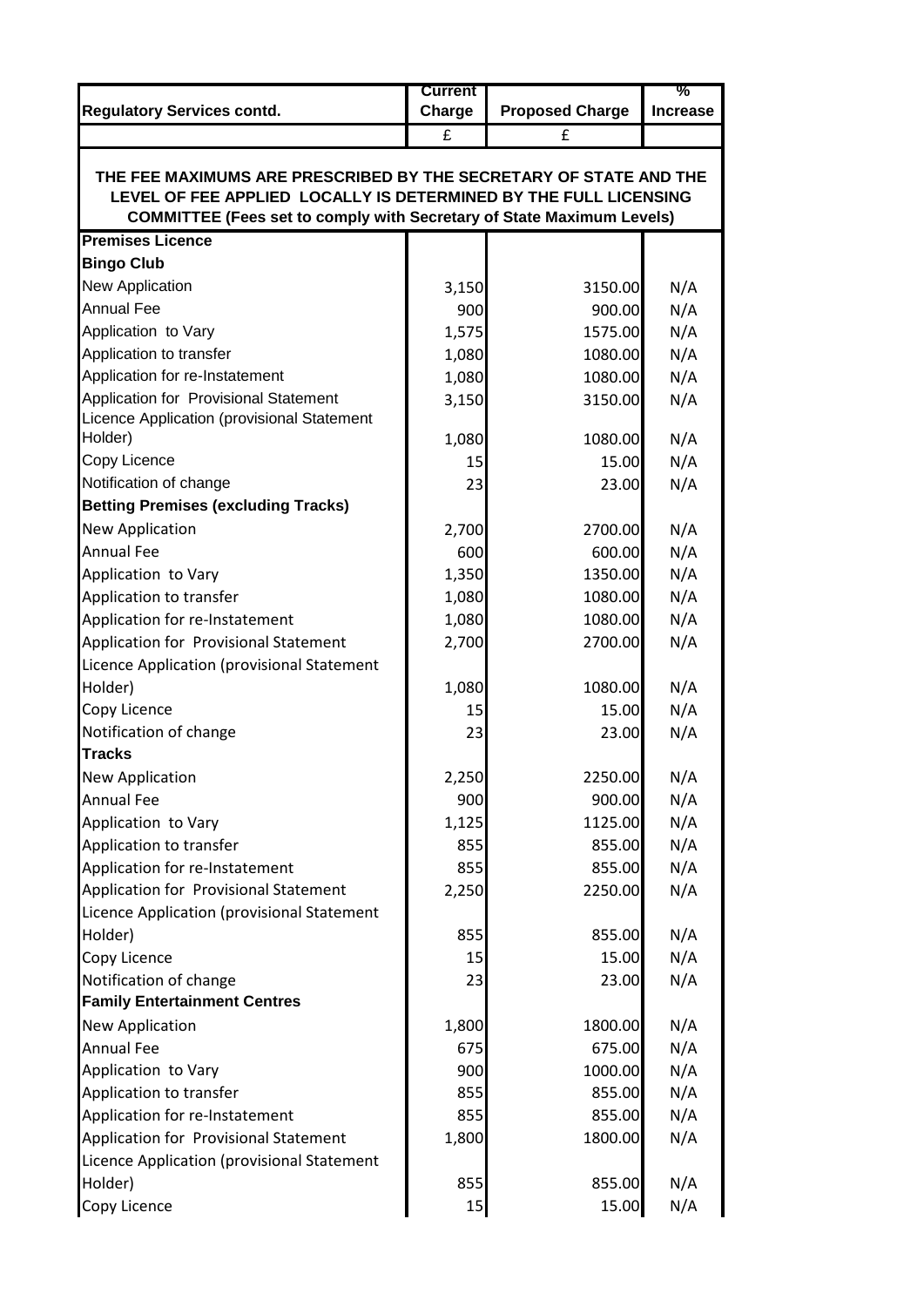| Notification of change                                                                                                  | 23    | 23.00   | N/A |
|-------------------------------------------------------------------------------------------------------------------------|-------|---------|-----|
| <b>Adult Gaming Centres</b>                                                                                             |       |         |     |
| <b>New Application</b>                                                                                                  | 1,800 | 1800.00 | N/A |
| <b>Annual Fee</b>                                                                                                       | 900   | 1000.00 | N/A |
| Application to Vary                                                                                                     | 900   | 1000.00 | N/A |
| Application to transfer                                                                                                 | 1,080 | 1080.00 | N/A |
| Application for re-Instatement                                                                                          | 1,080 | 1080.00 | N/A |
| Application for Provisional Statement                                                                                   | 1,800 | 1800.00 | N/A |
| Licence Application (provisional Statement                                                                              |       |         |     |
| Holder)                                                                                                                 | 1,080 | 1080.00 | N/A |
| Copy Licence                                                                                                            | 15    | 15.00   | N/A |
| Notification of change                                                                                                  | 23    | 23.00   | N/A |
| Temporary Use Notices - £500.00 per                                                                                     |       |         |     |
| application                                                                                                             | 500   | 500.00  | N/A |
| <b>Licensed Premises Gaming Machine Permit</b><br>(more than two machines) Occasion on<br>which fee may be payable      |       |         |     |
| Grant                                                                                                                   | 150   | 150.00  | N/A |
| <b>Existing operator Grant</b>                                                                                          | 100   | 100.00  | N/A |
| Variation                                                                                                               | 100   | 100.00  | N/A |
| Transfer                                                                                                                | 25    | 25.00   | N/A |
| <b>Annual Fee</b>                                                                                                       | 50    | 50.00   | N/A |
| Change of name                                                                                                          | 25    | 25.00   | N/A |
| Copy of Permit                                                                                                          | 15    | 15.00   | N/A |
| <b>Licensed Premises Automatic Notification</b><br>Process (Up to two machines) Occasion on<br>which fee may be payable |       |         |     |
| On notification- up to 2 category C or D                                                                                |       |         |     |
| machines only<br><b>Club Gaming Permits Occasion on which</b><br>fee may be payable                                     | 50    | 50.00   | N/A |
| Grant                                                                                                                   | 200   | 200.00  | N/A |
| Grant (Club Premises Certificate holder)                                                                                | 100   | 100.00  | N/A |
| <b>Existing operator Grant</b>                                                                                          | 100   | 100.00  | N/A |
| Variation                                                                                                               | 100   | 100.00  | N/A |
| Renewal                                                                                                                 | 200   | 200.00  | N/A |
| Renewal (Club Premises Certificate holder)                                                                              | 100   | 100.00  | N/A |
| <b>Annual Fee</b>                                                                                                       | 50    | 50.00   | N/A |
| Copy of Permit<br>Club Machine Permits Occasion on which fee                                                            | 15    | 15.00   | N/A |
| may be payable<br>Grant                                                                                                 | 200   | 200.00  | N/A |
| Grant (Club Premises Certificate holder)                                                                                | 100   | 100.00  | N/A |
| <b>Existing operator Grant</b>                                                                                          | 100   | 100.00  | N/A |
| Variation                                                                                                               | 100   | 100.00  | N/A |
| Renewal                                                                                                                 | 200   | 200.00  | N/A |
|                                                                                                                         |       |         |     |
| Renewal (Club Premises Certificate holder)                                                                              | 100   | 100.00  | N/A |
| <b>Annual Fee</b>                                                                                                       | 50    | 50.00   | N/A |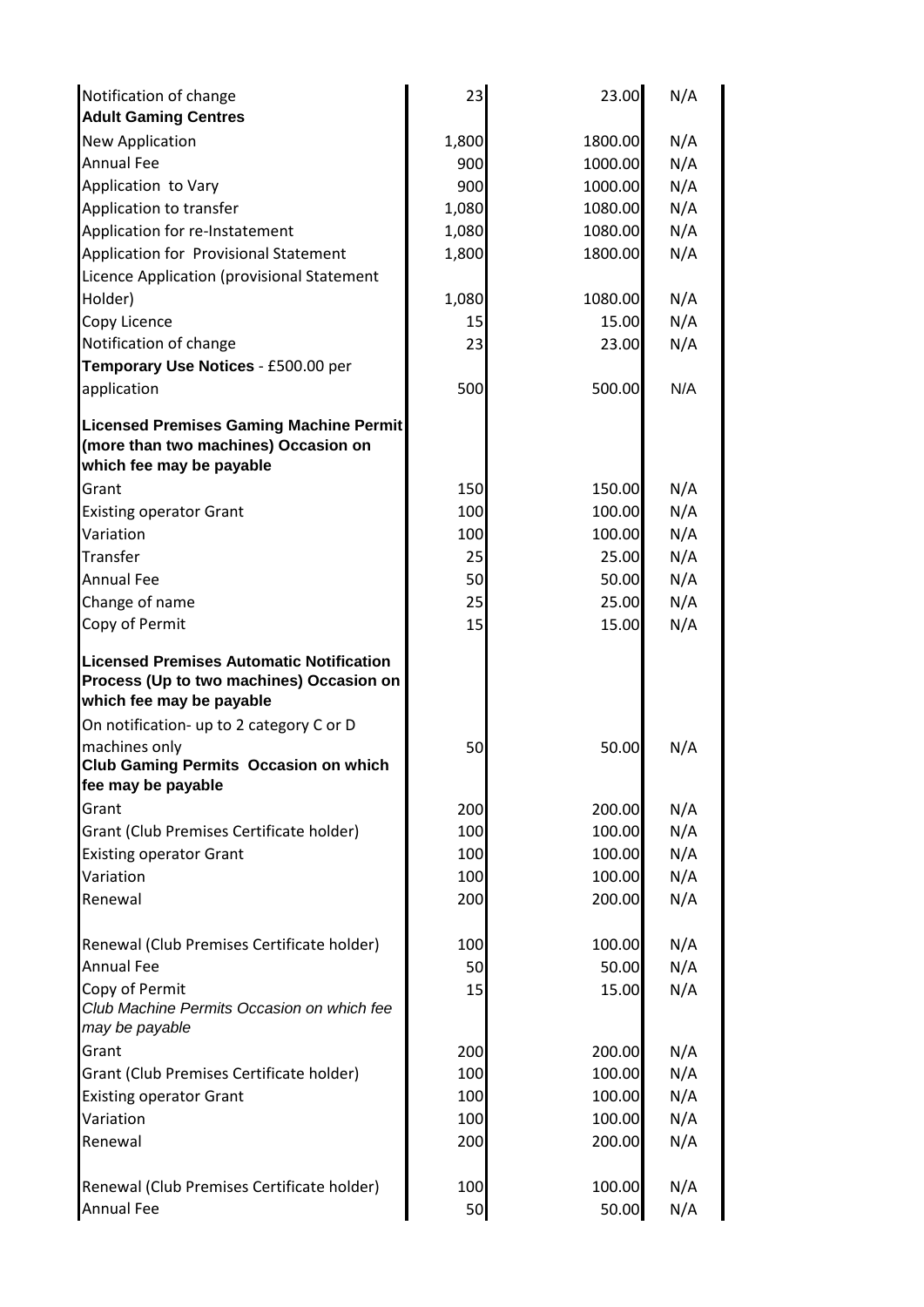| Copy of Permit<br><b>Family Entertainment Centre Gaming Machine</b><br>Permits Occasion on which fee may be<br>payable                                                | 15  | 15.00  | N/A |
|-----------------------------------------------------------------------------------------------------------------------------------------------------------------------|-----|--------|-----|
| Grant                                                                                                                                                                 | 300 | 300.00 | N/A |
| Renewal                                                                                                                                                               | 300 | 300.00 | N/A |
| <b>Existing operator Grant</b>                                                                                                                                        | 100 | 100.00 | N/A |
| Change of name                                                                                                                                                        | 25  | 25.00  | N/A |
| Copy of Permit                                                                                                                                                        | 15  | 15.00  | N/A |
| <b>Prize Gaming Permits Occasion on which</b>                                                                                                                         |     |        |     |
| fee may be payable                                                                                                                                                    |     |        |     |
| Grant                                                                                                                                                                 | 300 | 300.00 | N/A |
| Renewal                                                                                                                                                               | 300 | 300.00 | N/A |
| <b>Existing operator Grant</b>                                                                                                                                        | 100 | 100.00 | N/A |
| Change of name                                                                                                                                                        | 25  | 25.00  | N/A |
| Copy of Permit                                                                                                                                                        | 15  | 15.00  | N/A |
| Registration of small Lotteries                                                                                                                                       |     |        |     |
| Fee for initial registration:                                                                                                                                         | 40  | 40.00  | N/A |
| Fee for annual renewal:                                                                                                                                               | 20  | 20.00  | N/A |
| <b>1. REGISTRATION OF PREMISES FOR</b><br><b>COMPETITIVE BIDDING</b> (Locally set - no<br>present holders) (GREATER LONDON COUNCIL<br><b>GENERAL POWERS ACT 1984)</b> |     |        |     |
| Fee for Registration                                                                                                                                                  | 320 | 320.00 | N/A |

| <b>Regulatory Services contd.</b><br><b>Exhibition Licenses</b>                                              | Proposed<br>Charge |  |
|--------------------------------------------------------------------------------------------------------------|--------------------|--|
|                                                                                                              | £                  |  |
| (Licensing Fees set locally)<br>(Only one Licence at the present time -<br>Alexandra Palace)                 |                    |  |
| <b>IFEES PAYABLE ARE ON THE FOLLOWING</b><br><b>SCALES Capacity (Maximum permitted</b><br>number of persons) |                    |  |
| Up to $100$                                                                                                  | • 976.00           |  |
| 101-200                                                                                                      | 1,940.65           |  |
| 201-300                                                                                                      | 2,916.60           |  |
| 301-400                                                                                                      | 3,849.55           |  |
| 401-500                                                                                                      | 4,826.55           |  |
| 501-1000                                                                                                     | 6,590.20           |  |
| 1001-1500                                                                                                    | 8,964.55           |  |
| 1501-2000                                                                                                    | 12,557.35          |  |
| 2001-2500                                                                                                    | 15,532.25          |  |
| 2501-5000                                                                                                    | 32,814.80          |  |
| 5001 plus                                                                                                    | 53,383.25          |  |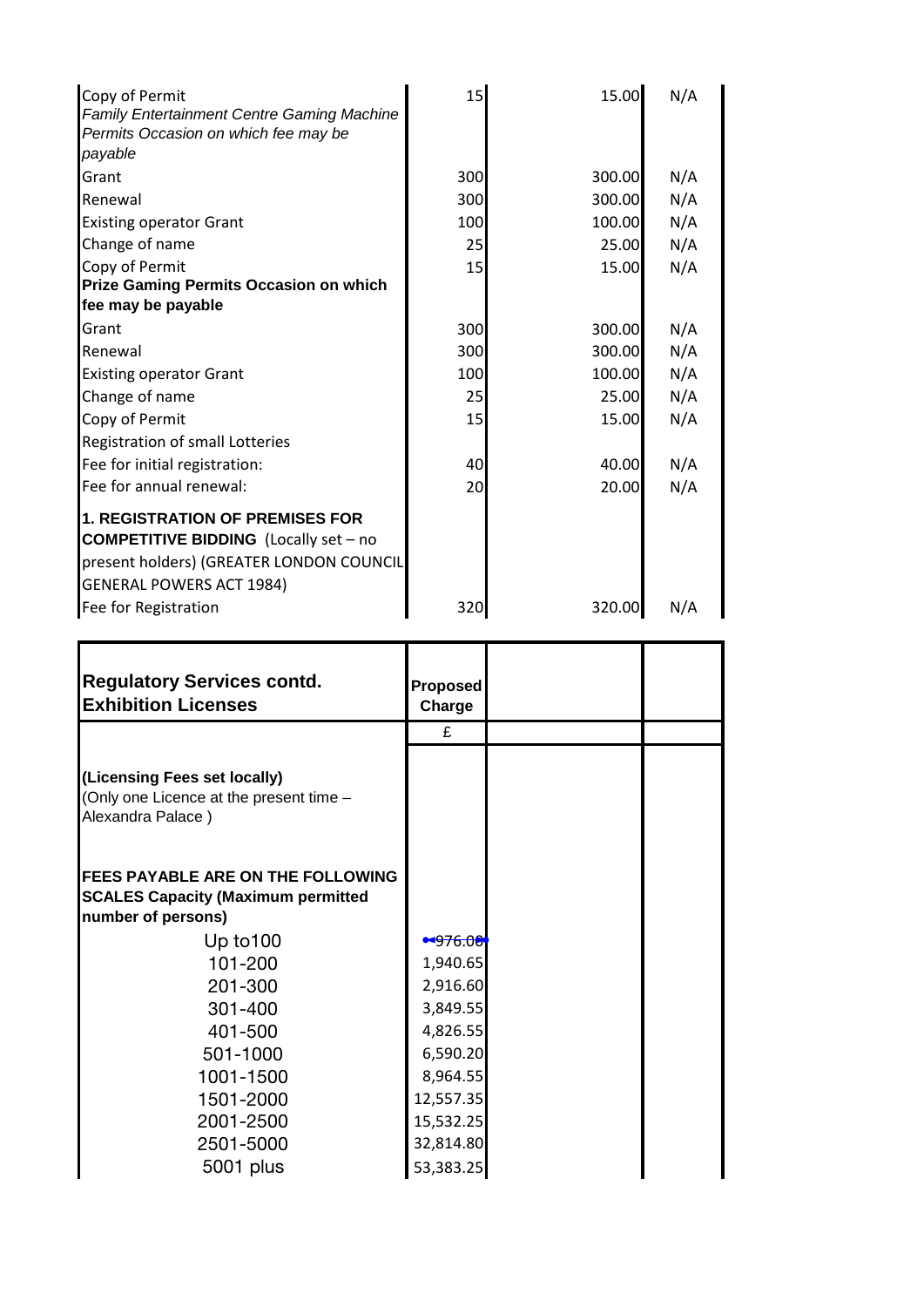| For new applicants an introductory discount    |           |  |
|------------------------------------------------|-----------|--|
| of 50% for the Licenses up to 100 persons non- |           |  |
| refundable                                     |           |  |
| Additional charge for each extension of hours  |           |  |
| beyond 11.00 p.m. per day                      | 976.00    |  |
| Additional charge for each extension of hours  |           |  |
| beyond 2.00 a.m. per day                       | 1,940.65  |  |
| Transfer Fee                                   | 2,916.60  |  |
| Duplicate Licence                              | 3,849.55  |  |
| <b>IExhibition Licenses</b>                    | 4,826.55  |  |
| <b>Booking Office Licence</b>                  | 6,590.20  |  |
| Transfer of above                              | 8,964.55  |  |
| Variation of Annual Licence                    | 12,557.35 |  |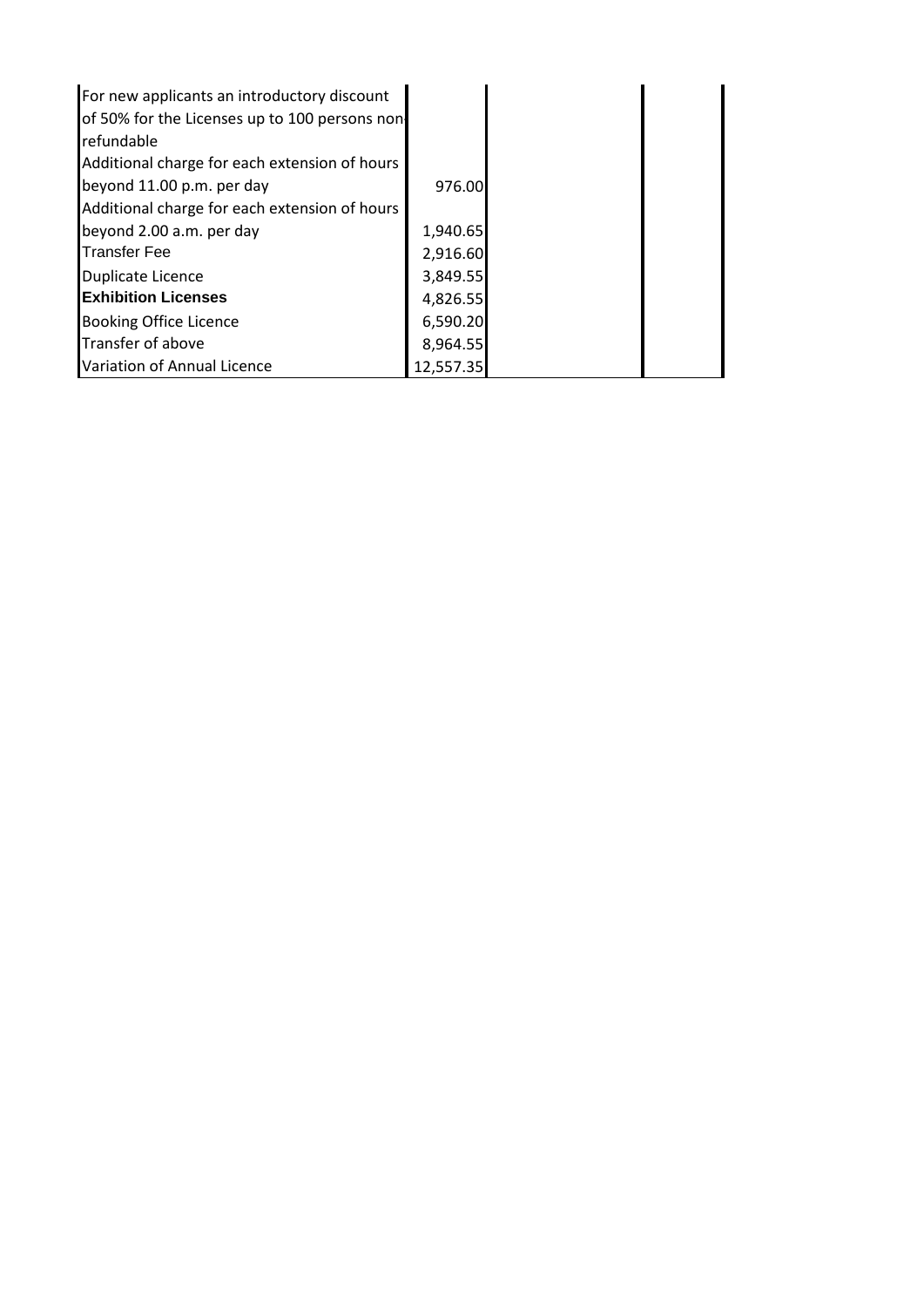| <b>Regulatory Services contd.</b>                                                                                                   | <b>Current Charge</b> |                  |       |      |
|-------------------------------------------------------------------------------------------------------------------------------------|-----------------------|------------------|-------|------|
|                                                                                                                                     |                       |                  |       |      |
| THE FEE MAXIMUMS ARE PRESCRIBED BY THE SECRETARY OF STATE AND THE LEVEL                                                             |                       |                  |       |      |
| OF FEE APPLIED LOCALLY IS DETERMINED BY THE FULL LICENSING COMMITTEE<br>(Fees set to comply with Secretary of State Maximum Levels) |                       |                  |       |      |
| <b>6. Sex Entertainment Venue</b>                                                                                                   |                       |                  |       |      |
| New Registration fee:                                                                                                               | 3,060                 | 3121.20          | 3.50% | 3121 |
| Annual Renewal fee                                                                                                                  | 1,974                 | 2013.48          | 3.50% | 2013 |
| <b>Hypnosis</b>                                                                                                                     | 510                   | 520.20           | 3.50% | 520  |
| 7. Special Treatment Premises(See                                                                                                   |                       |                  |       |      |
| <b>Regulations for Class Classification)</b>                                                                                        |                       |                  |       |      |
| Class 1:                                                                                                                            |                       |                  |       |      |
| Applicants fee                                                                                                                      | 554                   | 565.08           | 3.50% | 565  |
| Per additional person authorised to give                                                                                            |                       |                  |       |      |
| treatment                                                                                                                           | 403                   | 411.06           | 3.50% | 411  |
| Class 2:                                                                                                                            |                       |                  |       |      |
| Applicants fee                                                                                                                      | 554                   | 565.08           | 3.50% | 565  |
| Per additional person authorised to give                                                                                            |                       |                  |       |      |
| treatment                                                                                                                           | 104                   | 106.08           | 3.50% | 106  |
| Class 3:                                                                                                                            |                       |                  |       |      |
| Applicants fee                                                                                                                      | 209                   | 213.18           | 3.50% | 213  |
| Per additional person authorised to give                                                                                            |                       |                  |       |      |
| treatment                                                                                                                           | 99                    | 100.98           | 3.50% | 101  |
| Class 4:                                                                                                                            |                       |                  |       |      |
| Applicants fee                                                                                                                      | 157                   | 160.14           | 3.50% | 160  |
| Per additional person authorised to give                                                                                            |                       |                  |       |      |
| treatment                                                                                                                           | 89                    | 90.78            | 3.50% | 91   |
| Exempt MST applicants to pay 50% of the                                                                                             |                       |                  |       |      |
| relevant Class fee for registration.                                                                                                |                       |                  |       |      |
| <b>Scrap Metal</b>                                                                                                                  |                       |                  |       |      |
| Collectors<br><b>Site</b>                                                                                                           | 261                   | 266.22<br>372.30 | 3.50% | 266  |
| 2. REGISTRATION OF PREMISES FOR THE                                                                                                 | 365                   |                  | 3.50% | 372  |
| <b>STORAGE OF EXPLOSIVES (Set by</b>                                                                                                |                       |                  |       |      |
| Government) (Manufacture & Storage of                                                                                               |                       |                  |       |      |
| Explosives Regulations 2005)                                                                                                        |                       |                  |       |      |
| Type of application                                                                                                                 | Duration              | FEE              |       |      |
| Licence to store explosives where, by                                                                                               | 1 year                | 189.00           |       |      |
| virtue of regulation 27 of, and Schedule                                                                                            | 2 years               | 248.00           |       |      |
| 5 to, the 2014 Regulations, a minimum                                                                                               | 3 years               | 311.00           |       |      |
| separation distance of greater than 0                                                                                               | 4 years               | 382.00           |       |      |
| metres is prescribed                                                                                                                | 5 years               | 432.00           |       |      |
|                                                                                                                                     | 1 year                | 88.00            |       |      |
| Renewal of licence to store explosives                                                                                              | 2 years               | 150.00           |       |      |
| where a minimum separation distance of                                                                                              | 3 years               | 211.00           |       |      |
| greater than 0 metres is prescribed                                                                                                 | 4 years               | 272.00           |       |      |
|                                                                                                                                     | 5 years               | 333.00           |       |      |
|                                                                                                                                     | 1 year                | 111.00           |       |      |
| Licence to store explosives where no                                                                                                | 2 years               | 144.00           |       |      |
| minimum separation distance or a 0                                                                                                  | 3 years               | 177.00           |       |      |
| matras minimum sanaration distanca is                                                                                               |                       |                  |       |      |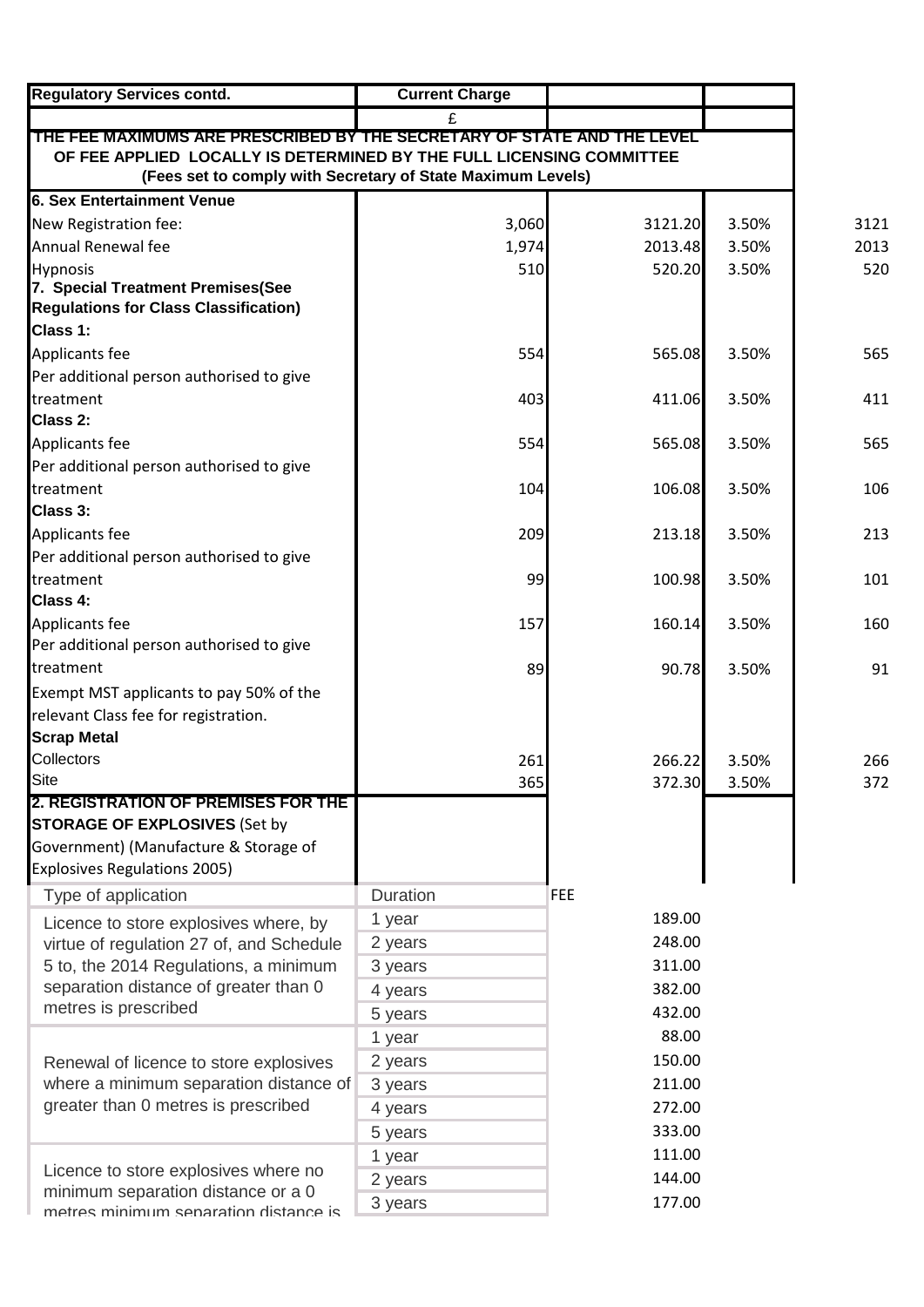| הוענועט וחווחוווישות סטאמומנוטת שוטנמווטט וס<br>prescribed                                         | 4 years | 211.00 |
|----------------------------------------------------------------------------------------------------|---------|--------|
|                                                                                                    | 5 years | 243.00 |
|                                                                                                    | 1 year  | 55.00  |
| Renewal of licence to store explosives                                                             | 2 years | 88.00  |
| where no minimum separation distance<br>or a 0 metres minimum separation<br>distance is prescribed | 3 years | 123.00 |
|                                                                                                    | 4 years | 155.00 |
|                                                                                                    | 5 years | 189.00 |
| All year round licence - in addition to<br>storage licence fee                                     |         | 500.00 |
| Variation (i.e. changing name/address of<br>licence holder on current licence)                     |         | 37.00  |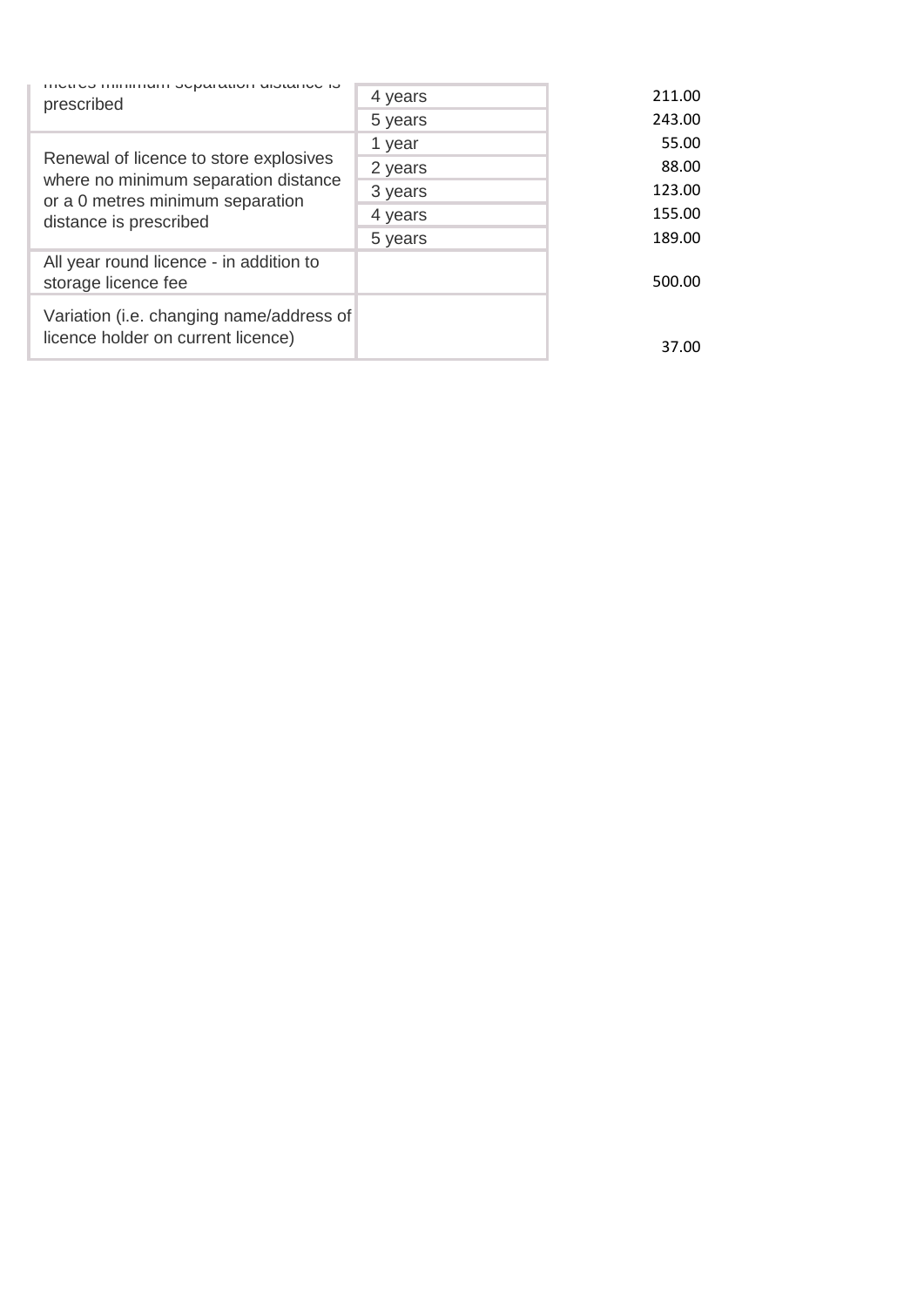| <b>1.STREET TRADING</b><br>a) APPLICATION FEES FOR LICENCES<br>Traditional Stalls, Tottenham Hotspur Match<br>136<br>138.72<br>3.5%<br>day<br>Trading and Displays Outside Shop Premises<br>136<br>138.72<br>3.5%<br>Application/renewal for 3 Years<br>136<br>138.72<br>3.5%<br>Application/renewal for 2 years or less<br>92<br>93.84<br>3.5%<br>Application for temporary licence for six<br>55<br>56.10<br>3.5%<br>months or less<br>Application for temporary licence for six month<br>259<br>264.18<br>3.5%<br>or less on private land<br><b>Street Festivals/approved events</b><br>27<br>27.54<br>3.5%<br>Temporary licence for 1 day<br>Tables and chairs outside catering<br>establishments Application/renewal for 1<br>74<br>73<br>74.46<br>3.5%<br>vear<br>Temporary Licence for six months or less<br>45<br>46<br>45.90<br>3.5%<br><b>Variations of Licences</b><br>Application for variation made at time of<br>$\mathbf 0$<br>renewal<br>Application for variation made during term of<br>90<br>92.00<br>3.5%<br>Licence<br><b>b)WEEKLY CHARGES PAYABLE IN</b><br><b>ADDITION TO ABOVE FEES</b><br>Tottenham Hotspur Match day stalls selling<br>refreshments<br>54<br>55.08<br>3.5%<br>Tottenham Hotspur match day non-food stalls<br>22<br>3.5%<br>22.44<br>Small stalls trading 6 days or more<br>38<br>38.76<br>3.5%<br>Temporary small stalls trading two fixed days<br>28<br>27<br>27.54<br>3.5%<br>Refreshment and all other large stalls<br>71<br>72<br>72.42<br>3.5%<br>Approved extensions to large stalls (per sq.<br>17<br>3.5%<br>17.34<br>metre)<br>Displays of good outside shops (per Sq.<br>17<br>17.34<br>3.5%<br>metre)<br>Tables and chairs outside catering<br>15<br>15.30<br>3.5%<br>establishments (per sq. metre)<br>Temporary Stall at Street Festival<br>50% of<br>standard<br>Subsidised charge for First time temp trader<br>up 6months<br>charges above<br>price on<br>community events/promotional events<br>request<br>Temporary licence for 6 months or less on<br>27<br>27.54<br>3.5%<br>private land<br><b>Other Additional Charges</b><br>Removal by council of goods, stalls, tables,<br>chairs left in street outside trading hours<br>238<br>242.76<br>3.5%<br>243<br>Daily storage of same by Council<br>164<br>167.28<br>3.5% | <b>Regulatory Services</b> | <b>Current</b><br>Charge |  |     |
|---------------------------------------------------------------------------------------------------------------------------------------------------------------------------------------------------------------------------------------------------------------------------------------------------------------------------------------------------------------------------------------------------------------------------------------------------------------------------------------------------------------------------------------------------------------------------------------------------------------------------------------------------------------------------------------------------------------------------------------------------------------------------------------------------------------------------------------------------------------------------------------------------------------------------------------------------------------------------------------------------------------------------------------------------------------------------------------------------------------------------------------------------------------------------------------------------------------------------------------------------------------------------------------------------------------------------------------------------------------------------------------------------------------------------------------------------------------------------------------------------------------------------------------------------------------------------------------------------------------------------------------------------------------------------------------------------------------------------------------------------------------------------------------------------------------------------------------------------------------------------------------------------------------------------------------------------------------------------------------------------------------------------------------------------------------------------------------------------------------------------------------------------------------------------------------------------------------------------------------------------------------------------------------|----------------------------|--------------------------|--|-----|
|                                                                                                                                                                                                                                                                                                                                                                                                                                                                                                                                                                                                                                                                                                                                                                                                                                                                                                                                                                                                                                                                                                                                                                                                                                                                                                                                                                                                                                                                                                                                                                                                                                                                                                                                                                                                                                                                                                                                                                                                                                                                                                                                                                                                                                                                                       |                            | $\overline{\mathbf{f}}$  |  |     |
|                                                                                                                                                                                                                                                                                                                                                                                                                                                                                                                                                                                                                                                                                                                                                                                                                                                                                                                                                                                                                                                                                                                                                                                                                                                                                                                                                                                                                                                                                                                                                                                                                                                                                                                                                                                                                                                                                                                                                                                                                                                                                                                                                                                                                                                                                       |                            |                          |  |     |
|                                                                                                                                                                                                                                                                                                                                                                                                                                                                                                                                                                                                                                                                                                                                                                                                                                                                                                                                                                                                                                                                                                                                                                                                                                                                                                                                                                                                                                                                                                                                                                                                                                                                                                                                                                                                                                                                                                                                                                                                                                                                                                                                                                                                                                                                                       |                            |                          |  | 139 |
|                                                                                                                                                                                                                                                                                                                                                                                                                                                                                                                                                                                                                                                                                                                                                                                                                                                                                                                                                                                                                                                                                                                                                                                                                                                                                                                                                                                                                                                                                                                                                                                                                                                                                                                                                                                                                                                                                                                                                                                                                                                                                                                                                                                                                                                                                       |                            |                          |  | 139 |
|                                                                                                                                                                                                                                                                                                                                                                                                                                                                                                                                                                                                                                                                                                                                                                                                                                                                                                                                                                                                                                                                                                                                                                                                                                                                                                                                                                                                                                                                                                                                                                                                                                                                                                                                                                                                                                                                                                                                                                                                                                                                                                                                                                                                                                                                                       |                            |                          |  | 139 |
|                                                                                                                                                                                                                                                                                                                                                                                                                                                                                                                                                                                                                                                                                                                                                                                                                                                                                                                                                                                                                                                                                                                                                                                                                                                                                                                                                                                                                                                                                                                                                                                                                                                                                                                                                                                                                                                                                                                                                                                                                                                                                                                                                                                                                                                                                       |                            |                          |  | 94  |
|                                                                                                                                                                                                                                                                                                                                                                                                                                                                                                                                                                                                                                                                                                                                                                                                                                                                                                                                                                                                                                                                                                                                                                                                                                                                                                                                                                                                                                                                                                                                                                                                                                                                                                                                                                                                                                                                                                                                                                                                                                                                                                                                                                                                                                                                                       |                            |                          |  | 56  |
|                                                                                                                                                                                                                                                                                                                                                                                                                                                                                                                                                                                                                                                                                                                                                                                                                                                                                                                                                                                                                                                                                                                                                                                                                                                                                                                                                                                                                                                                                                                                                                                                                                                                                                                                                                                                                                                                                                                                                                                                                                                                                                                                                                                                                                                                                       |                            |                          |  | 264 |
|                                                                                                                                                                                                                                                                                                                                                                                                                                                                                                                                                                                                                                                                                                                                                                                                                                                                                                                                                                                                                                                                                                                                                                                                                                                                                                                                                                                                                                                                                                                                                                                                                                                                                                                                                                                                                                                                                                                                                                                                                                                                                                                                                                                                                                                                                       |                            |                          |  | 28  |
|                                                                                                                                                                                                                                                                                                                                                                                                                                                                                                                                                                                                                                                                                                                                                                                                                                                                                                                                                                                                                                                                                                                                                                                                                                                                                                                                                                                                                                                                                                                                                                                                                                                                                                                                                                                                                                                                                                                                                                                                                                                                                                                                                                                                                                                                                       |                            |                          |  |     |
|                                                                                                                                                                                                                                                                                                                                                                                                                                                                                                                                                                                                                                                                                                                                                                                                                                                                                                                                                                                                                                                                                                                                                                                                                                                                                                                                                                                                                                                                                                                                                                                                                                                                                                                                                                                                                                                                                                                                                                                                                                                                                                                                                                                                                                                                                       |                            |                          |  |     |
|                                                                                                                                                                                                                                                                                                                                                                                                                                                                                                                                                                                                                                                                                                                                                                                                                                                                                                                                                                                                                                                                                                                                                                                                                                                                                                                                                                                                                                                                                                                                                                                                                                                                                                                                                                                                                                                                                                                                                                                                                                                                                                                                                                                                                                                                                       |                            |                          |  |     |
|                                                                                                                                                                                                                                                                                                                                                                                                                                                                                                                                                                                                                                                                                                                                                                                                                                                                                                                                                                                                                                                                                                                                                                                                                                                                                                                                                                                                                                                                                                                                                                                                                                                                                                                                                                                                                                                                                                                                                                                                                                                                                                                                                                                                                                                                                       |                            |                          |  |     |
|                                                                                                                                                                                                                                                                                                                                                                                                                                                                                                                                                                                                                                                                                                                                                                                                                                                                                                                                                                                                                                                                                                                                                                                                                                                                                                                                                                                                                                                                                                                                                                                                                                                                                                                                                                                                                                                                                                                                                                                                                                                                                                                                                                                                                                                                                       |                            |                          |  | 92  |
|                                                                                                                                                                                                                                                                                                                                                                                                                                                                                                                                                                                                                                                                                                                                                                                                                                                                                                                                                                                                                                                                                                                                                                                                                                                                                                                                                                                                                                                                                                                                                                                                                                                                                                                                                                                                                                                                                                                                                                                                                                                                                                                                                                                                                                                                                       |                            |                          |  | 55  |
|                                                                                                                                                                                                                                                                                                                                                                                                                                                                                                                                                                                                                                                                                                                                                                                                                                                                                                                                                                                                                                                                                                                                                                                                                                                                                                                                                                                                                                                                                                                                                                                                                                                                                                                                                                                                                                                                                                                                                                                                                                                                                                                                                                                                                                                                                       |                            |                          |  |     |
|                                                                                                                                                                                                                                                                                                                                                                                                                                                                                                                                                                                                                                                                                                                                                                                                                                                                                                                                                                                                                                                                                                                                                                                                                                                                                                                                                                                                                                                                                                                                                                                                                                                                                                                                                                                                                                                                                                                                                                                                                                                                                                                                                                                                                                                                                       |                            |                          |  | 22  |
|                                                                                                                                                                                                                                                                                                                                                                                                                                                                                                                                                                                                                                                                                                                                                                                                                                                                                                                                                                                                                                                                                                                                                                                                                                                                                                                                                                                                                                                                                                                                                                                                                                                                                                                                                                                                                                                                                                                                                                                                                                                                                                                                                                                                                                                                                       |                            |                          |  | 29  |
|                                                                                                                                                                                                                                                                                                                                                                                                                                                                                                                                                                                                                                                                                                                                                                                                                                                                                                                                                                                                                                                                                                                                                                                                                                                                                                                                                                                                                                                                                                                                                                                                                                                                                                                                                                                                                                                                                                                                                                                                                                                                                                                                                                                                                                                                                       |                            |                          |  |     |
|                                                                                                                                                                                                                                                                                                                                                                                                                                                                                                                                                                                                                                                                                                                                                                                                                                                                                                                                                                                                                                                                                                                                                                                                                                                                                                                                                                                                                                                                                                                                                                                                                                                                                                                                                                                                                                                                                                                                                                                                                                                                                                                                                                                                                                                                                       |                            |                          |  |     |
|                                                                                                                                                                                                                                                                                                                                                                                                                                                                                                                                                                                                                                                                                                                                                                                                                                                                                                                                                                                                                                                                                                                                                                                                                                                                                                                                                                                                                                                                                                                                                                                                                                                                                                                                                                                                                                                                                                                                                                                                                                                                                                                                                                                                                                                                                       |                            |                          |  | 17  |
|                                                                                                                                                                                                                                                                                                                                                                                                                                                                                                                                                                                                                                                                                                                                                                                                                                                                                                                                                                                                                                                                                                                                                                                                                                                                                                                                                                                                                                                                                                                                                                                                                                                                                                                                                                                                                                                                                                                                                                                                                                                                                                                                                                                                                                                                                       |                            |                          |  | 17  |
|                                                                                                                                                                                                                                                                                                                                                                                                                                                                                                                                                                                                                                                                                                                                                                                                                                                                                                                                                                                                                                                                                                                                                                                                                                                                                                                                                                                                                                                                                                                                                                                                                                                                                                                                                                                                                                                                                                                                                                                                                                                                                                                                                                                                                                                                                       |                            |                          |  | 15  |
|                                                                                                                                                                                                                                                                                                                                                                                                                                                                                                                                                                                                                                                                                                                                                                                                                                                                                                                                                                                                                                                                                                                                                                                                                                                                                                                                                                                                                                                                                                                                                                                                                                                                                                                                                                                                                                                                                                                                                                                                                                                                                                                                                                                                                                                                                       |                            |                          |  |     |
|                                                                                                                                                                                                                                                                                                                                                                                                                                                                                                                                                                                                                                                                                                                                                                                                                                                                                                                                                                                                                                                                                                                                                                                                                                                                                                                                                                                                                                                                                                                                                                                                                                                                                                                                                                                                                                                                                                                                                                                                                                                                                                                                                                                                                                                                                       |                            |                          |  |     |
|                                                                                                                                                                                                                                                                                                                                                                                                                                                                                                                                                                                                                                                                                                                                                                                                                                                                                                                                                                                                                                                                                                                                                                                                                                                                                                                                                                                                                                                                                                                                                                                                                                                                                                                                                                                                                                                                                                                                                                                                                                                                                                                                                                                                                                                                                       |                            |                          |  |     |
|                                                                                                                                                                                                                                                                                                                                                                                                                                                                                                                                                                                                                                                                                                                                                                                                                                                                                                                                                                                                                                                                                                                                                                                                                                                                                                                                                                                                                                                                                                                                                                                                                                                                                                                                                                                                                                                                                                                                                                                                                                                                                                                                                                                                                                                                                       |                            |                          |  | 28  |
|                                                                                                                                                                                                                                                                                                                                                                                                                                                                                                                                                                                                                                                                                                                                                                                                                                                                                                                                                                                                                                                                                                                                                                                                                                                                                                                                                                                                                                                                                                                                                                                                                                                                                                                                                                                                                                                                                                                                                                                                                                                                                                                                                                                                                                                                                       |                            |                          |  |     |
|                                                                                                                                                                                                                                                                                                                                                                                                                                                                                                                                                                                                                                                                                                                                                                                                                                                                                                                                                                                                                                                                                                                                                                                                                                                                                                                                                                                                                                                                                                                                                                                                                                                                                                                                                                                                                                                                                                                                                                                                                                                                                                                                                                                                                                                                                       |                            |                          |  |     |
|                                                                                                                                                                                                                                                                                                                                                                                                                                                                                                                                                                                                                                                                                                                                                                                                                                                                                                                                                                                                                                                                                                                                                                                                                                                                                                                                                                                                                                                                                                                                                                                                                                                                                                                                                                                                                                                                                                                                                                                                                                                                                                                                                                                                                                                                                       |                            |                          |  | 167 |